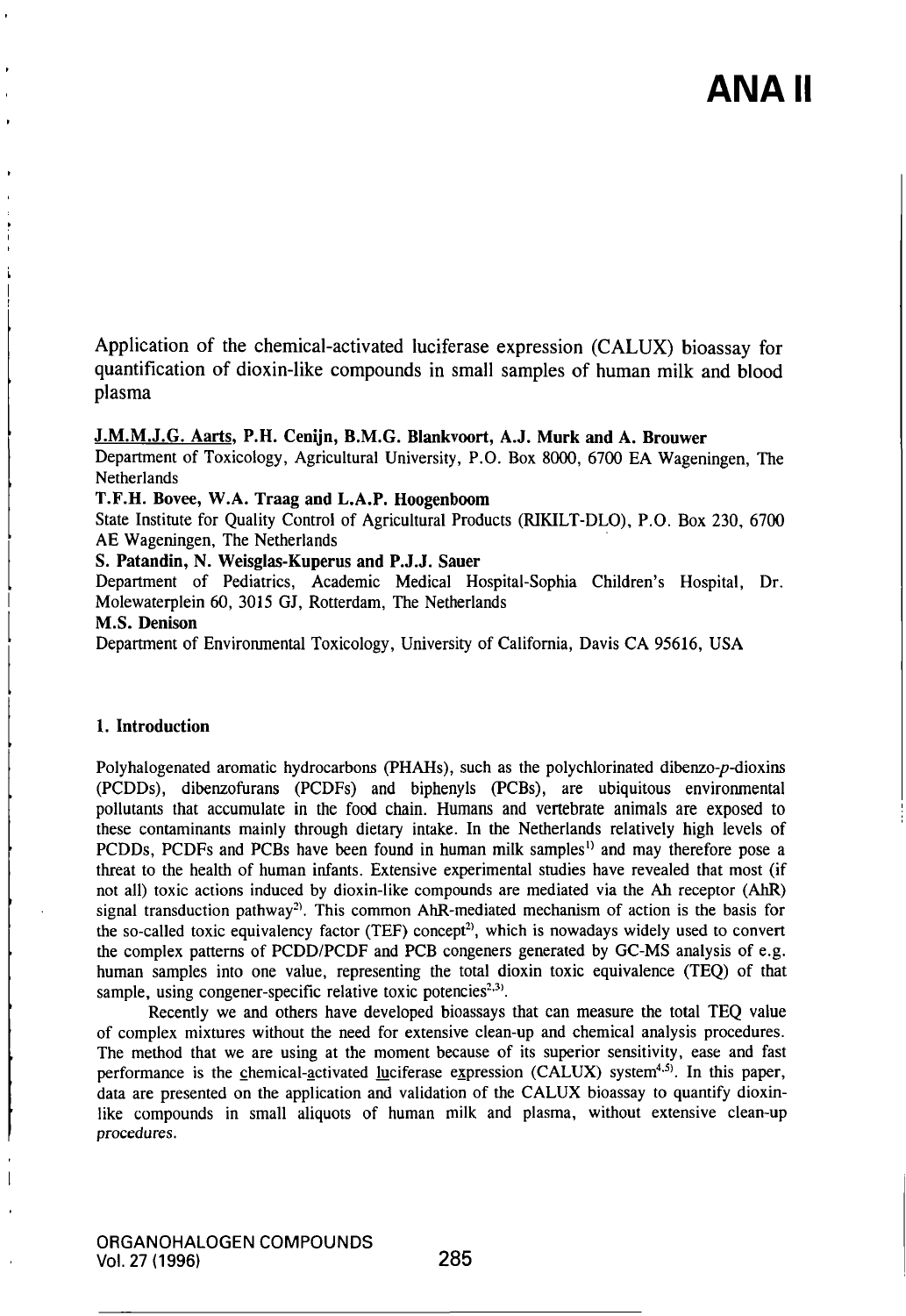# **ANA II**

# 2. Materials and Methods

#### Human samples:

Five breast milk samples #1 - #5 were collected in 1995 from random women volunteers from the Rotterdam area, the Netherlands. In addition, aliquots of human milk and plasma ( $#6 - #11$ ) were derived from larger samples taken in 1990 - 1992 from human women volunteers of the Dutch Mother's Milk Study Cohort<sup>1)</sup>.

# Sample extraction and clean-up procedures:

Two procedures were used to prepare samples for CALUX analysis, the first one representing the procedure as described and used by Tuinstra et  $aI^{(6)}$ , to determine the TEQs in human milk samples from the Dutch Mother's Milk Study Cohort by GC/MS analysis; the second procedure is a much faster and simpler procedure for quick analysis of PHAHs and related AhR agonists in small aliquots of blood samples as described in detail by Murk et al.<sup>7</sup>:

Procedure 1 (neutral pH): essentially involved petroleum ether/diethyl ether  $(1:1)$  extraction and subsequent gel permeation, basic alumina and porous graphitised carbon chromatographic purification, resulting in the separate isolation of planar (PCDDs, PCDFs, non-*ortho*-substituted PCBs) and non-planar (mono- and di-ortho-substituted PCBs) PHAH compounds. Recovery was assessed at 75% from samples run in parallel, since the biological activity of  $^{13}$ C-labelled PHAH compounds precluded their use as intemal standards in the CALUX assay; data were corrected accordingly.

Procedure 2 (acidic): described in detail by Murk et al.<sup>7)</sup> and essentially involving n-hexane extraction of human milk and blood serum samples  $(1 - 1.5 \text{ ml})$  and removal of acid-labile matrix components by passage through a silica column containing 33% (w/w) concentrated H<sub>2</sub>SO<sub>4</sub>. The efficiency was better than 95% as judged form the recovery of <sup>14</sup>C-labelled PCB153<sup>7</sup> (kindly provided by Prof. Ake Bergman, Wallenberg Laboratory, Stockholm University). Therefore no correction for recovery was applied to data obtained using this cleanup procedure.

# CALUX assay:

Rat H4IIE hepatoma (H4Ll.lc4) cells stably transfected with an AhR-controlled luciferase reporter gene construct (pGudLuc1.1)<sup>5)</sup> were grown confluent in 96-well view plates and exposed in triplicate to the PHAH samples and  $2,3,7,8$ -tetrachlorodibenzo- $p$ -dioxin (TCDD) concentration standards during 24 hours, using DMSO (0.5% v/v) as a vehicle. The exposed cells were washed with  $0.5 \times$  PBS and lysed in 20  $\mu$ l/well of 10 mM Tris (pH 7.8), 2 mM dithiothreitol, 2 mM 1,2-diaminocyclohexane-N,N,N',N'-tetraacetic acid by freezing and thawing the plales. Luciferase activity in the lysates was determined using a Luminoskan 391 luminometer (Labsystems) which automatically injected the luciferin substrate. Confluency of the wells was verified microscopically, which was found to make protein normalization of the luciferase activity values unnecessary; consequently, luciferase activity is reported as relative light units (RLU).

#### GC/MS analysis:

GC/MS analysis of human breast milk samples was performed as described elsewhere<sup>6)</sup>

#### TEQ calculations:

TEQs from GC-MS data were calculated using recently published consensus TEF values $^{3,8}$ . CALUX-based TEQs were calculated by comparison of the luciferase activity induced by the sample against a dose-response curve generated from TCDD concentration standards simultaneously analyzed (Fig. 1). Mean and standard error (S.E.) values were calculated from the individual pg TEQ/g fat values thus obtained from each of three replicates.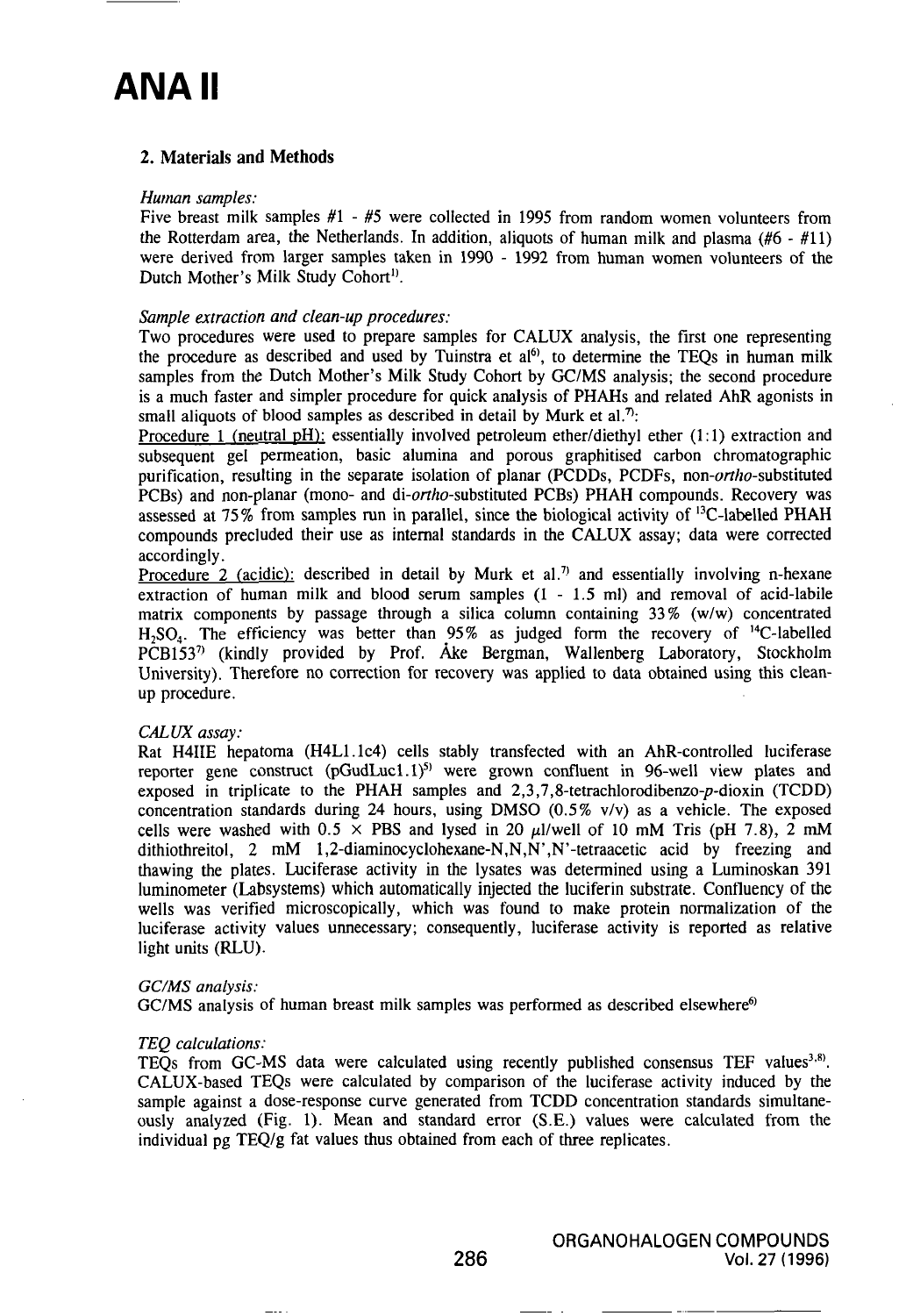

Fig. 1. Calculation of TEQs. An appropriate dilution of the sample was tested in the CALUX assay to generate less than half of the maximal luciferase induction level.<br>Simultaneously, a range of TCDD a range of concentration standards were run and a doseresponse curve generated by curve-fitting using the equation for 1-site receptor-ligand binding<sup>9</sup>, as indicated  $(A = maximal$ luciferase induction level;  $B = EC_{\varphi}$  value of TCDD). The estimates for the parameters A and B was subsequently used to calculate the amount of TEQs present in the sample from its luciferase induction level.

# 3. Results

#### CALUX versus GC/MS analysis of TEQs

To validate the use of the CALUX assay for complex environmental samples, the planar PHAH fraction (PCDDs, PCDFs and non-ortho-substituted PCBs) was isolated from five human breast milk samples  $(H - H)$ , using clean-up procedure 1, and the TEQ content of this fraction was determined by either CALUX or GC/MS analysis (Table 1). The TEQ values found by CALUX analysis were in the same range as the TEQs calculated on the basis of PHAH congener levels determined by GC/MS analysis; less than a faclor 2 discrepancy belween CALUX- and GC/MSbased TEQs was observed except for one sample (#5).

| Table 1. TEQ levels determined by CALUX and by GC/MS       |
|------------------------------------------------------------|
| analysis in the planar PHAH fraction of human milk samples |
| as obtained by clean-up procedure 1.                       |

| sample<br>nr. | <b>CALUX</b>              | GC/MS          |
|---------------|---------------------------|----------------|
|               | pg TEQ/g fat $(\pm$ S.E.) | pg TEQ/g fat*) |
|               | $20.4 \pm 0.8$            | 12.0           |
| 2             | $38.3 \pm 4.7$            | 23.0           |
|               | $42.3 + 2.0$              | 23.7           |
|               | $47.7 \pm 1.7$            | 33.2           |
|               | $57.6 \pm 3.7$            | 16.1           |

\*) Singular determinations; no standard errors available.

## A simple clean-up procedure, suitable for CALUX analysis.

Clean-up procedure 1 is too laborious, expensive and time-consuming to allow routine analysis of large numbers of (milk) samples. Therefore, clean-up procedure 2, which was developed and successfully applied as a fast, simple and cheap procedure for the preparation of blood plasma samples for CALUX analysis<sup>7</sup>, was tested as a possible alternative. To this end, six breast milk and corresponding blood plasma samples (#6 - #11) from the same individuals from the Dutch Mother's Milk Study Cohort

were subjected to CALUX analysis using clean-up procedure 2. The TEQ levels of the breast milk samples were found to be comparable to, and differed less than a factor 2 from the TEQ levels measured in blood plasma samples from the same individuals (Fig. 2).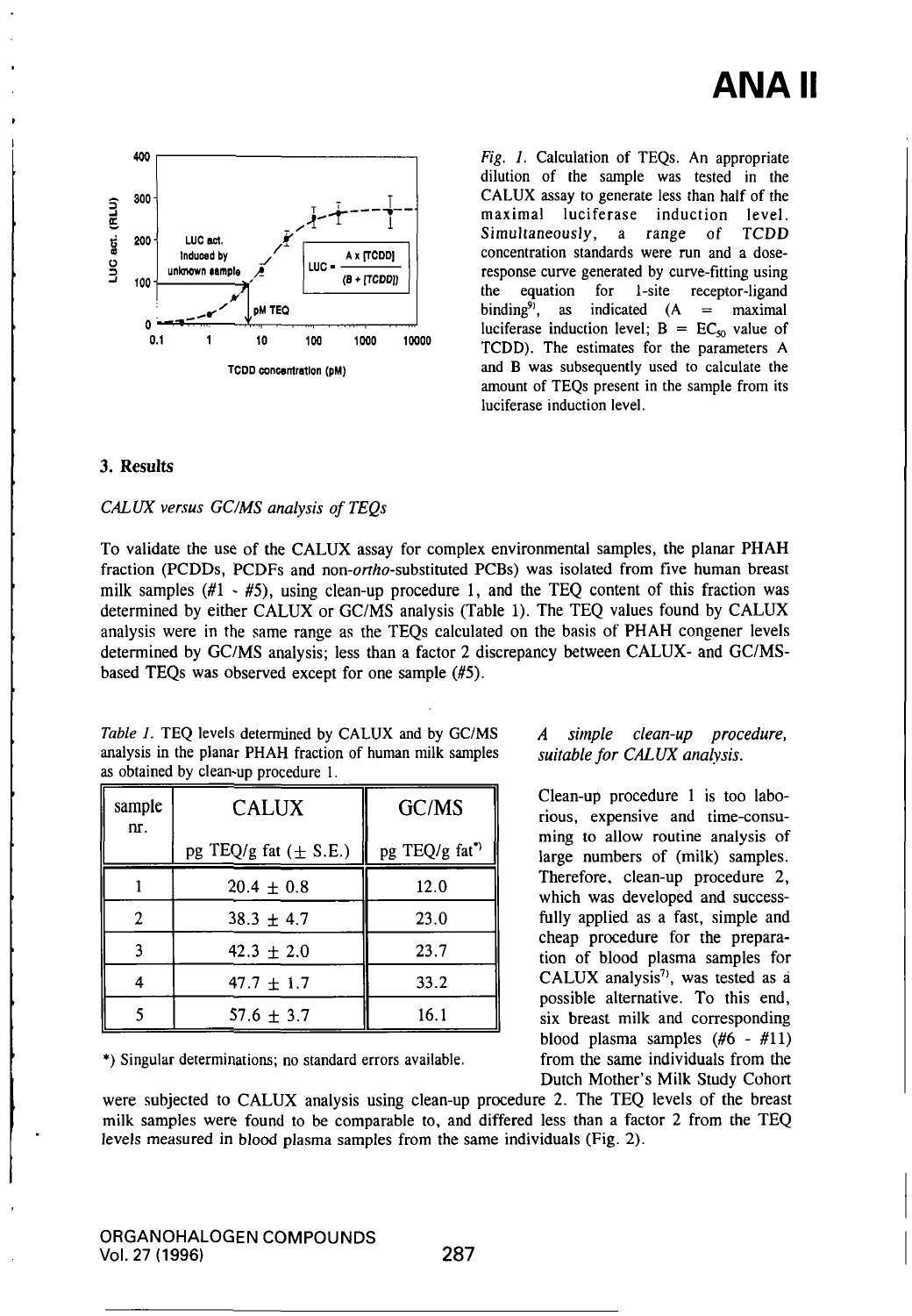# **ANAII**



Fig. 2. Application of a simple acidic clean-up (procedure 2) to prepare human milk and blood plasma samples for CALUX analysis. Comparison of CALUX-based and GC/MSderived TEQ levels.

Moreover, although it involved passage of the samples through an acidic silica column, application of procedure 2 to these breast milk and blood plasma samples yielded TEQ levels in the same range (Fig. 2) as were found by GC/MS analysis of the milk samples upon clean-up by the pH neutral procedure 1. Additional evidence for the validity of procedure 2 was obtained by parallel clean-up of a portion of four other breast milk samples (#1 - #4) using either procedure 1 or 2, and subsequent CALUX analysis, allowing a direct comparison of both procedures. Although procedure 2 would destroy possible acid-labile compounds, similar or slightly higher TEQ levels were found with procedure 2 as with the pH neutral procedure 1 (data not shown).

# Correlation between TEQs determined by CALUX and GC/MS analysis.

Together, the data presented in Table 1 and Fig. 2, generally show less than a factor 2 discrepancy belween CALUX- and GC/MS-based TEQs (sample #5 was the only exception observed) and reveal a statistically significant positive correlation  $(r = 0.71)$  between the TEQ levels obtained by both methods (Fig. 3).

#### 4. Discussion

Together with the simple, fast and cheap clean-up procedure using sulphuric acid-silica column chromatography, and given the small sample volume needed  $(1 - 2$  ml), the CALUX assay represents a very sensitive assay suitable for the rapid (pre)screening of large numbers of human milk and blood plasma as well as other environmental samples<sup>7,10)</sup> for AhR agonistic activity.

The validity of the CALUX assay for the quantification of AhR agonist activity in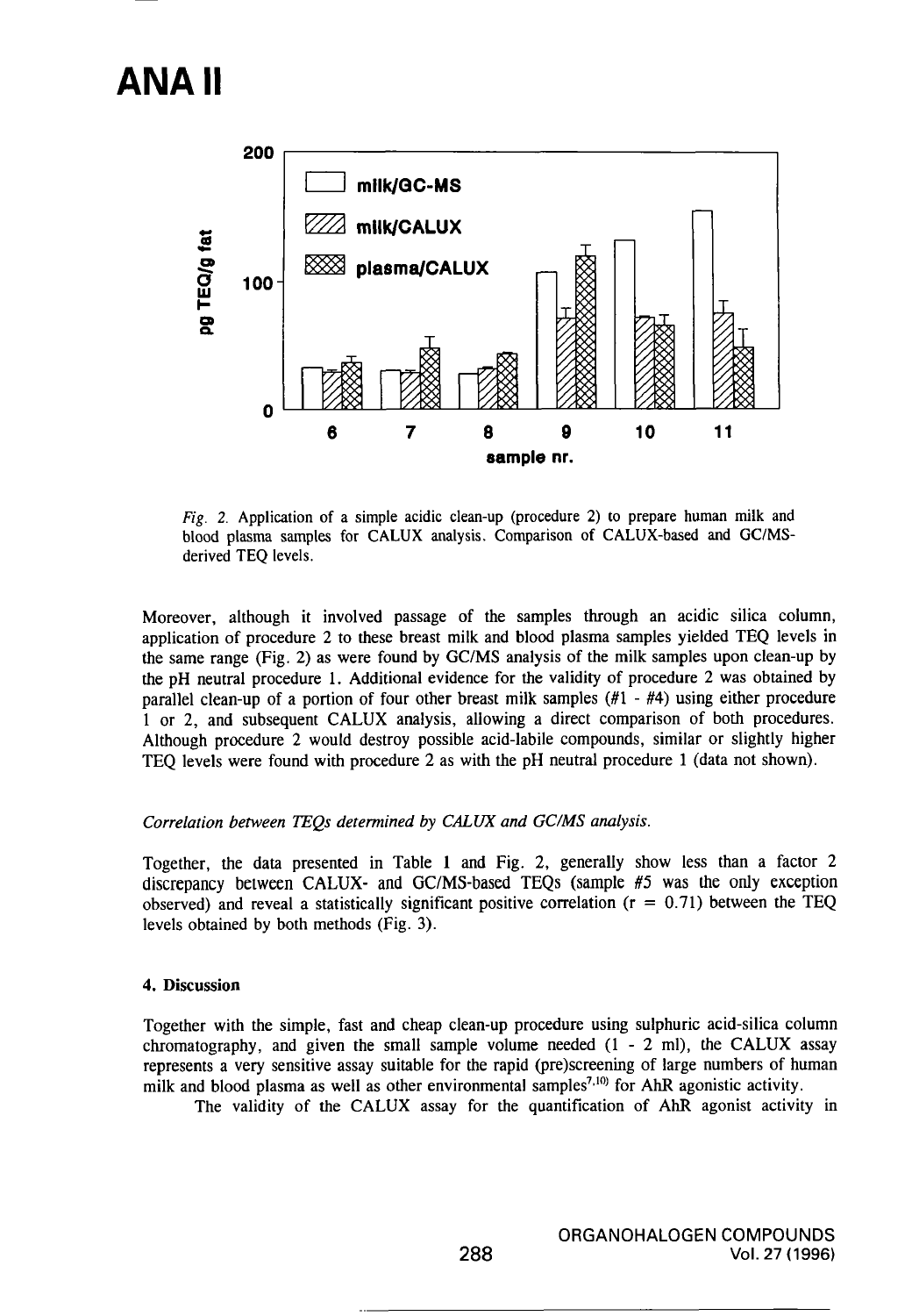

Fig. 3. Correlation between TEQ levels as determined by CALUX and GC/MS analysis.

complex environmental samples was confirmed by the observation that the TEQ levels in human milk samples determined by CALUX analysis correlated positively and showed less than a factor 2 discrepancy with the TEQs calculated from GC/MS data. These observations are consistent with a similar positive correlation and absolute comparability of CALUX- and GC/MS-based TEQs in fish and otter liver reported by Murk et al.<sup>11)</sup>. In addition, the TEQ levels in breast milk and blood plasma of the same individuals were found to be in the same range, as to be expected when expressed on a per g fat basis, since blood plasma and milk fat levels tend to be in equilibrium $^{12}$ .

The planar PHAH (PCDDs/- PCDFs/non-ortho PCBs) TEO levels as determined by GC/MS (mean = 21.6 pg TEO/g fat) in human milk samples  $#1 - #5$ , which have recently been collected, seem to be slightly lower than the levels (46.3 pg TEQ/g fat) previously found<sup>6)</sup> in the Dutch Mother's Milk Study Cohort samples collected in 1990 - 1992. This observation is consistent with the decrease of TEQ levels in mother's milk observed by other research groups $^{13,14}$ .

# 5. Acknowledgements

This study was financially supported by grants from the Dutch Ministry of Agriculture, Nature management and Fisheries (LNV) and from the Dutch Technology Foundation (STW).

## 6. References

<sup>1</sup>Koopman-Esseboom, C., M. Huisman, N. Weisglas-Kuperus, C.G. van der Paauw, L.G.M.Th. Tuinstra, E.R. Boersma and P.J.J. Sauer (1994): PCB and dioxin levels in plasma and human milk of 418 Dutch women and their infants. Predictive value of PCB congener levels in maternal plasma for fetal and infant's exposure to PCBs and dioxins. Chemosphere 28,1721-1732.

<sup>2)</sup>Safe, S.H. (1994): Polychlorinated biphenyls (PCBs): Environmental impact, biochemical and toxic responses, and implications for risk assessment. Crit. Rev. Toxicol. 24,87-149.

<sup>3)</sup>Ahlborg, U.G., G.C. Becking, L.S. Birnbaum, A. Brouwer, H.J.G.M. Derks, M. Feeley, G. Golor, A. Hanberg, J.C. Larsen, A.K.D. Liem, S.H. Safe, C. Schlatter, F. Wsern, M. Younes and E. Yrjanheikki (1994): Toxic equivalency factors for dioxin-like PCBs. Report on a WHO-ECEH and IPCS consultation, December 1993. Chemosphere 28,1049-1067.

•"Garrison, P.M., K. Tullis. J.M.M.J.G. Aarts, A. Brouwer, J.P. Giesy and M.S. Denison (1996): Species-specific recombinant cell lines as bioassay systems for the detection of 2,3,7,8 tetrachlorodibenzo-p-dioxin-like chemicals. Fundam. Appl. Toxicol. 30,194-203.

<sup>5</sup>/Aarts, J.M.M.J.G., M.S. Denison, M.A. Cox, M.A.C. Schalk, P.M. Garrison, K. Tullis, L.H.J. De Haan, A. Brouwer (1995): Species-specific antagonism of Ah receptor action by 2,2',5,5'-tetrachloroand 2,2',3,3',4,4'-hexachlorobiphenyl. Eur. J. Pharmacol. Environ. Toxicol. Pharmacol. Section 293.463-474.

ORGANOHALOGEN COMPOUNDS Vol. 27 (1996) 289